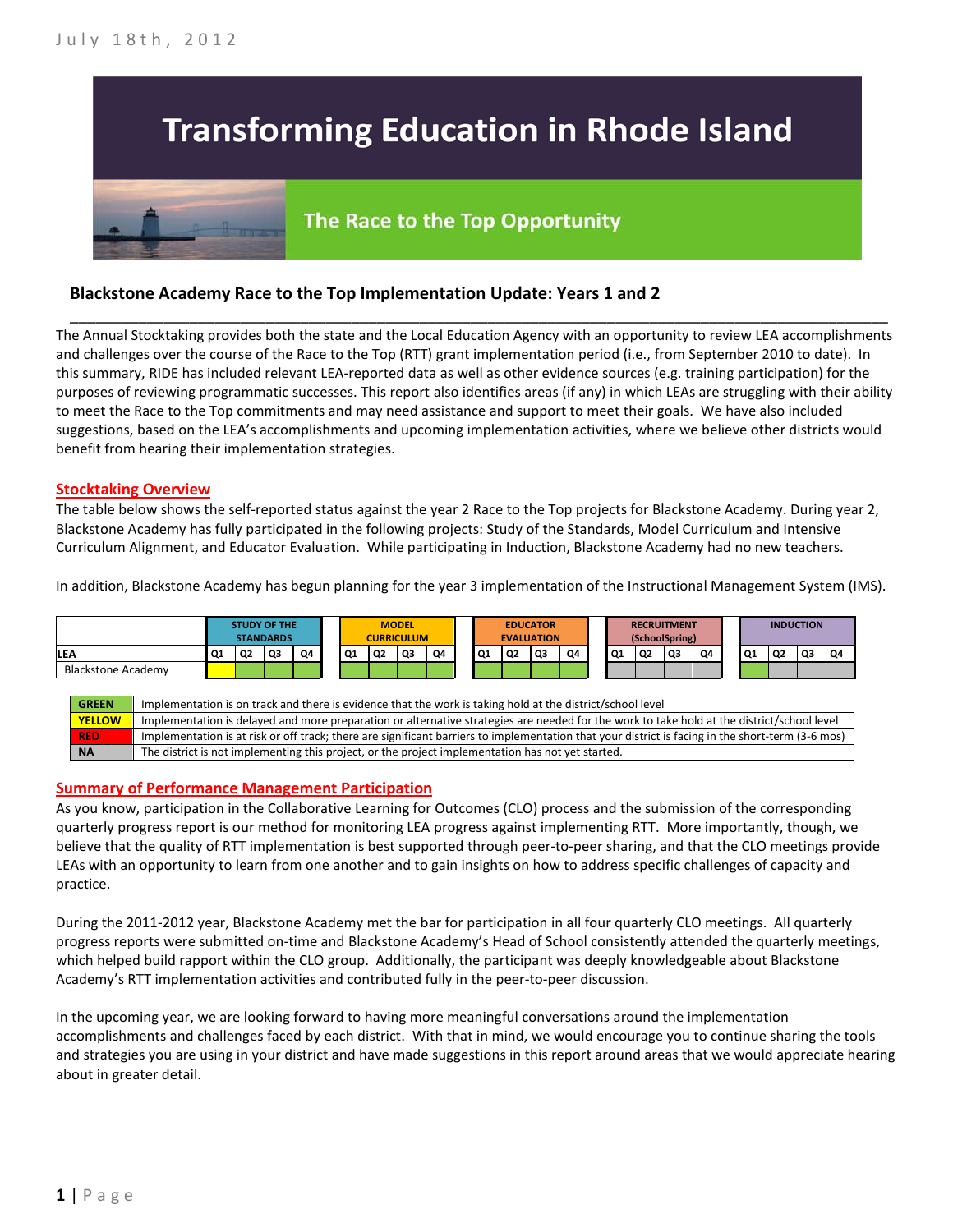#### **System of Support 1: Standards and Curriculum**

As of July 2012, Blackstone Academy is on-track against the System of Support 1 year 1 and year 2 commitments and tasks for Race to the Top, reflected in the tables below. Based on the quarterly progress reports submitted by Blackstone Academy, we have assessed the district as 'on track', 'delayed' or 'off track/at risk' on each task utilizing the criteria described on page 1 of this report.

| <b>Study of the Standards</b>                                   | Year 1:<br>SY10-11 | Year 2:<br>SY11-12 |  |
|-----------------------------------------------------------------|--------------------|--------------------|--|
| Identify educators to participate in the Study of the Standards | $X^*$              |                    |  |
| Specify names and invite participants                           | $\overline{ }$     |                    |  |
| Coordinate schedule with RIDE for all participants              | $\Lambda$          | $\mathbf{\Lambda}$ |  |
| Complete planned educator training                              | $\Lambda$          | $\mathbf{\Lambda}$ |  |

*\*Please note: the 'x' in the above table represents the anticipated completion timeline set by RIDE, not when the district completed the task.*

| Intensive Curriculum Alignment and Model Curriculum Development                                                                                                                                                                                           | Year 1:<br>SY10-11 |   | Year 2:<br>SY11-12 |
|-----------------------------------------------------------------------------------------------------------------------------------------------------------------------------------------------------------------------------------------------------------|--------------------|---|--------------------|
| Develop and communicate a multi-year Transition Plan for the Common Core State Standards implementation, including clear<br>expectations for school level transition benchmarks and a plan for developing a curriculum aligned to the CCSS in grades K-12 |                    | X | х                  |
| Identify opportunities for educators to work collaboratively to deepen understanding of CCSS (e.g. Common Planning Time, grade<br>level team, department meetings, faculty meetings)                                                                      |                    | x | ⋏                  |
| Conduct analyses of each core curricula to ensure that each is aligned to standards, guaranteed and viable                                                                                                                                                |                    |   |                    |
| ldentify which, if any, curriculum development is needed as well as the method by which curriculum will be developed (i.e. Model<br>Curriculum with the Charles A. Dana Center, through an LEA cohort, or individually)                                   | x                  | Χ |                    |
| Create implementation plan, including the identification of aligned resources, to support roll out of new curricula                                                                                                                                       |                    | x | x                  |
| Develop curriculum aligned to the Common Core State Standards, including participation in Dana Center curriculum writing and<br>leadership sessions (if applicable)                                                                                       |                    | x | x                  |

As noted in Blackstone Academy's quarterly progress reports, the district met their RTT goals (i.e., 4 educators trained on the Study of the Standards) and utilized their RTT funds to send two teams of educators to professional development sessions on the new ELA and Math Common Core State Standards (CCSS). While Blackstone Academy is not participating in the model curriculum development with the Dana Center, they have made significant progress against implementing a guaranteed and viable curriculum aligned to the new common core state standards.

During summer 2011, Blackstone Academy began an internal study of the new standards using protocol-based techniques. The teachers attending the RIDE-led professional development sessions reported that they felt more prepared for the upcoming curriculum alignment work as a result of the school's efforts. Throughout the 2011-2012 school year, teachers examined their existing curriculum using a school-developed template and indicated at the unit level which standards were being addressed. Additionally, within department meetings, teachers began reviewing samples of model curriculum posted by RIDE and examining their curriculum against the aligned models. As of June 2012, 75% of the teachers had completed that work and the school was well poised to examine gaps in their current curriculum.

In their quarterly progress report, Blackstone Academy noted that they have encountered the following challenges:

- Initial scheduling conflicts/challenges with the RIDE-led Study of the Standards
- Some teachers were delayed in submitting their curriculum alignment analysis which, in turn, may delay the gap analysis

We want to commend Blackstone Academy on school-wide collaboration around resources and strategies that will deepen educator understanding of the new Common Core State Standards and accelerate the implementation of the new standards at the classroom level. In the upcoming year, we hope that you will consider sharing the curriculum materials, or your school-wide student learning objective approach with your fellow CLO colleagues, or with all districts through the Instructional Improvement System (IMS). Additionally, we would encourage Blackstone Academy to consider attending supplemental professional development offered by RIDE geared towards increasing readiness to transition through focusing on text complexity, developing text-dependent questions, and deepening understanding of the mathematics standards. We look forward to hearing about your progress, as well as the successes and challenges you encountered along the way, as you (and all districts) begin planning for next steps following the common core state standards alignment.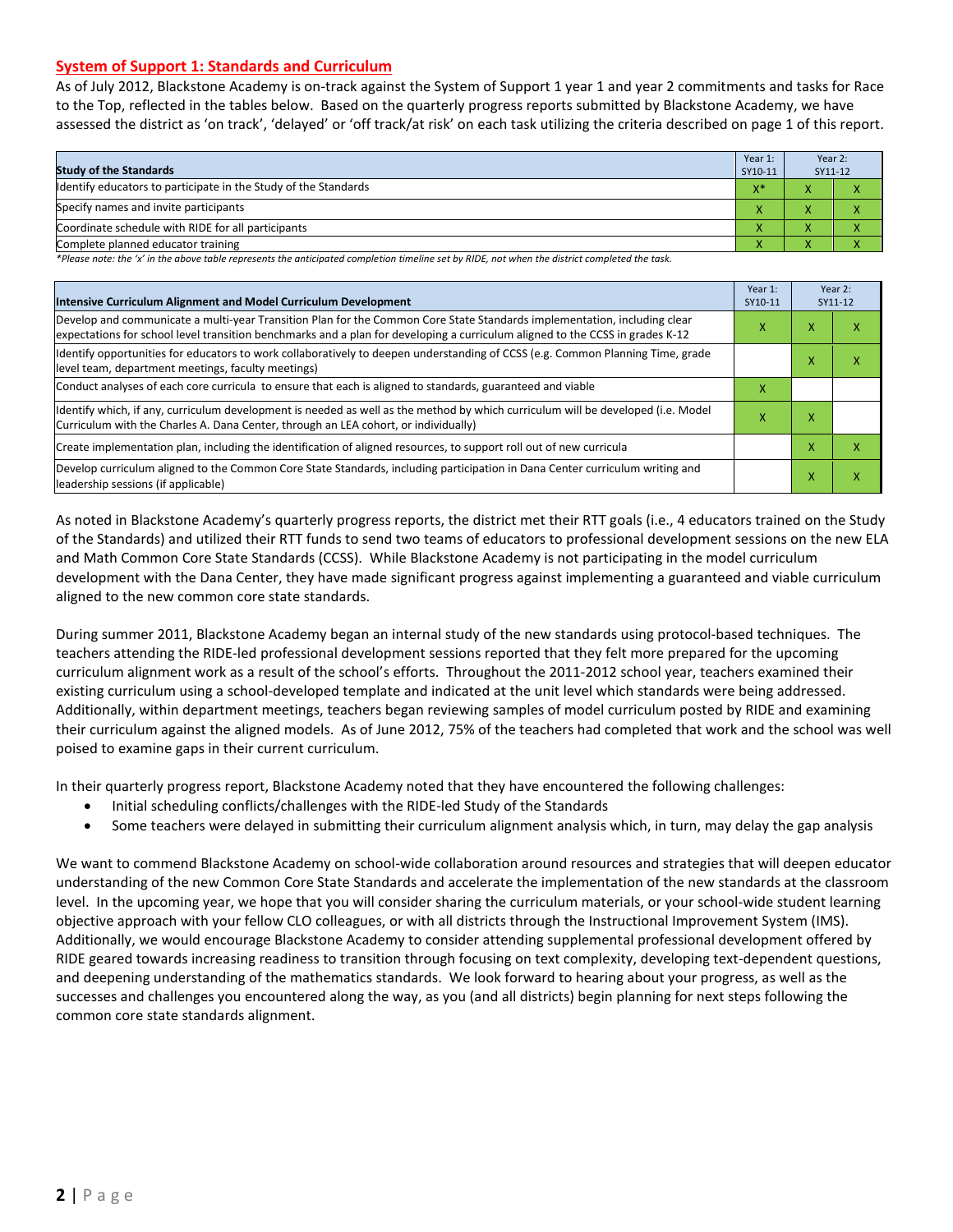#### **System of Support 2: Instructional Improvement Systems**

As of July 2012, Blackstone Academy is on-track against the System of Support 2 year 1 and 2 commitments and tasks for Race to the Top. Thus far, Blackstone Academy has reported that they will not implement the Formative Assessment online professional development modules, Interim Assessments, or 'Data Use' professional development during Year 3 of the grant. Blackstone Academy has registered for training on the Instructional Management System (IMS) RtI (Exceed) platforms, but has not indicated the level of implementation they plan to take on in the 2012-2013 school year.

In the upcoming CLO sessions, we hope that you can gain insight about the successes and challenges that other districts encountered while implementing these systems, as well as their progress around building teacher engagement in the various tools and resources.

| <b>Formative Assessment Online Professional Development Modules</b>                                                                                                                                       | Year 1:<br>SY10-11 | Year 2:<br>SY11-12 |
|-----------------------------------------------------------------------------------------------------------------------------------------------------------------------------------------------------------|--------------------|--------------------|
| Create multiyear plan for implementation of formative assessment PD modules, including the process and timelines by which all<br>leducators will participate in the formative assessment training modules |                    | х                  |
| ldentify facilitators who will support the implementation of formative assessment practices in daily instruction                                                                                          |                    |                    |

| <b>Instructional Management System (IMS)</b>                                                                                                                                                                                           | Year 1:<br>SY10-11                            |   | Year 2:<br>SY11-12 |
|----------------------------------------------------------------------------------------------------------------------------------------------------------------------------------------------------------------------------------------|-----------------------------------------------|---|--------------------|
| Designate an LEA data steward to support decision making around data collections and systems implementation and to provide input<br>and feedback on data initiatives through designated representatives                                | Identify<br><b>LEA Data</b><br><b>Steward</b> | x |                    |
| Maintain data quality standards of local student information systems and upload local assessment data and program information as<br>required by RIDE in a timely manner                                                                | x                                             | x |                    |
| Review the RIDE IMS Training Plan and develop a multiyear training and implementation plan to provide all educators with access<br>and training on the system                                                                          |                                               |   |                    |
| Based on IMS Training Plan guidance, register and attend training for Administrative Users (i.e. users who will maintain and configure<br>both the Primary IMS and RtI Module) and LEA Trainers (i.e. staff to be trained as trainers) |                                               |   |                    |
| Following RIDE training, LEA Administrative Users and LEA Trainers configure the IMS for educator use and to provide end users with<br>access and training needed to utilize the IMS for daily activities                              |                                               |   | v*                 |

\* As per the description on page 1, this task is 'N/A' for Year 2 (2011-2012 school year) because the district is not implementing this project until the 2013-2014 school year.

| 'Data Use' Professional Development                                                                                                                                                                                                                                                     | Year 1:<br>SY10-11 | Year 2:<br>SY11-12 |           |
|-----------------------------------------------------------------------------------------------------------------------------------------------------------------------------------------------------------------------------------------------------------------------------------------|--------------------|--------------------|-----------|
| Complete a needs assessment survey indicating the use of and collaboration around data within schools and across the LEA                                                                                                                                                                |                    |                    |           |
| Based on RIDE implementation plan, determine the timing (i.e. Year 1, Year 2, or staggered across Year 1 and Year 2) of LEA<br>participation in 'Data Use' Professional Development and provide RIDE with the schools that will participate in Year 1 and/or Year 2<br>training cohorts |                    |                    | x         |
| In coordination with RIDE, select 'Data Use' training dates for each cohort of schools, as applicable                                                                                                                                                                                   |                    |                    | Year 1*   |
| Identify and provide RIDE with the leadership team members from each school who will participate in the Year 1 and/or Year 2<br>training cohorts, as applicable                                                                                                                         |                    |                    | Year $1*$ |

*\* Please note that, for this project, 'year 1' refers to cohort 1 taking place during the 2012-2013 school year, and 'year 2' refers to cohort 2 taking place during the 2013-2014 school year. As*  per the description on page 1, this task is 'N/A' for Year 2 (2011-2012 school year) because the district is not implementing this project until the 2013-2014 school year.

| <b>Interim Assessments</b>                                                                                                                                                              | Year 1:<br>SY10-11 | Year 2:<br>SY11-12 |       |
|-----------------------------------------------------------------------------------------------------------------------------------------------------------------------------------------|--------------------|--------------------|-------|
| Identify method by which all educators will have access to interim assessments                                                                                                          |                    |                    |       |
| Develop timeline for training of all educators in the use of interim assessments utilizing train-the-trainer model                                                                      |                    |                    |       |
| Develop protocols or expectations regarding the use of interim assessment to inform instruction including timelines for<br>administration and process for scoring and reporting results |                    |                    | $X^*$ |

*\* As per the description on page 1, this task is 'N/A' for Year 2 (2011-2012 school year) because the district is not implementing this project until the 2013-2014 school year.*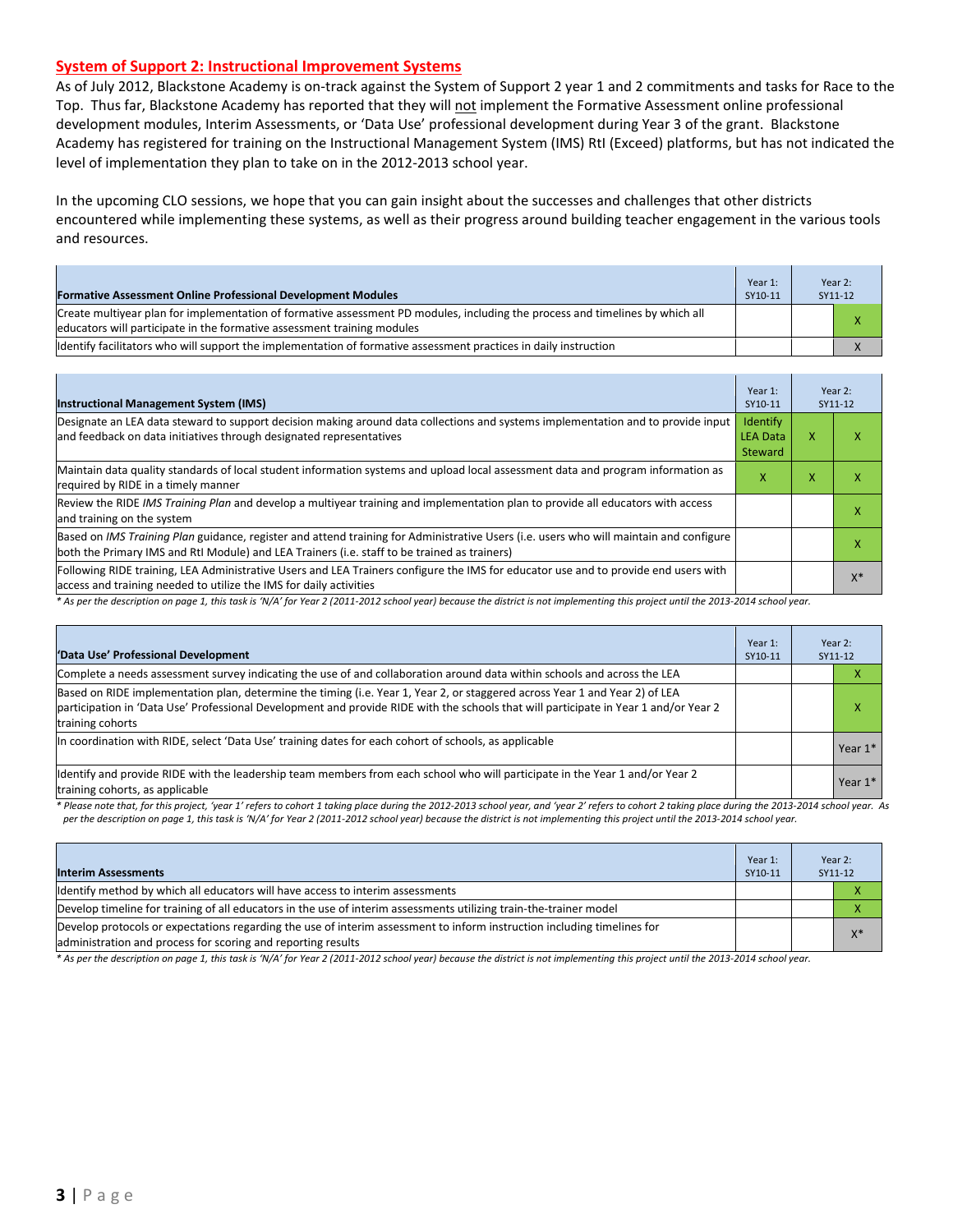#### **System of Support 3: Educator Effectiveness**

As of July 2012, Blackstone Academy is on-track against the System of Support 3 year 1 and 2 commitments and tasks for Race to the Top.

| <b>Educator Evaluation</b>                                                                                                                                                                            | Year 1:<br>SY10-11 |             | Year 2:<br>SY11-12 |
|-------------------------------------------------------------------------------------------------------------------------------------------------------------------------------------------------------|--------------------|-------------|--------------------|
| Participate in educator evaluation model design, development and refinement feedback opportunities.                                                                                                   | x                  | $\mathbf x$ | v                  |
| Identify District Evaluation Committee members, responsible for monitoring the implementation of the system and providing<br>recommendations to LEA leadership teams.                                 |                    |             | x                  |
| Participate in field testing to support RI Model development                                                                                                                                          | X                  |             |                    |
| Ildentify individuals who will serve as primary and, if applicable, secondary/complementary evaluators                                                                                                | X                  |             | x                  |
| Send all required evaluators to RIDE-provided evaluator training on model; Send evaluators and system administrators to training on<br>the Educator Performance Support System (EPSS) data system     | x                  | X           | x                  |
| Examine LEA Policies and Contracts for Challenges; where applicable, consider memorandums of understanding or contract renewal<br>language which will support district implementation of evaluations. | x                  | X           | x                  |
| Create a plan for the appropriate use of funds to support implementation of educator evaluation system.                                                                                               | x                  |             | x                  |
| Complete required RI Model components of educators and building administrator evaluations.                                                                                                            |                    | X           | X                  |
| Submit evaluation data and documentation (e.g. component and summative level ratings, verified rosters); provide other requested<br>linformation to support RIDE research and system improvement.     |                    |             | x                  |

Based on their quarterly progress reports, Blackstone Academy implemented all components of the educator evaluation process during the 2011-2012 school year, and used their board review process for building administrator reviews. All teacher evaluation summative ratings have been received by RIDE. Additionally, Blackstone Academy provided RIDE with a list of their District Evaluation Committee (DEC) members.

Blackstone Academy's Head of School attended all RIDE-provided evaluator training during the 2011-2012 school year. After attending two RIDE-led evaluation training modules, the Head of the School conducted a demonstration for all teachers so that they would have a greater understanding of the evaluation process and the various components. Additionally, as the sole evaluator for all teachers, she developed an organizational system that allowed her to track the mandatory versus optional components for each evaluation and the status of the various pieces of evidence.

All Blackstone Academy personnel responsible for evaluating teachers have attended Academy training during summer 2012. RIDE wants to remind the LEA that, in addition to the Academy, evaluators must also participate in two half-days of additional professional development taking place over the 2012-2013 school year and online observation practice.

In their quarterly progress report, Blackstone Academy noted that they have encountered the following challenges:

- Greater teacher guidance for the evidence that will meet certain rubric criteria, and how to provide that evidence
- The district evaluation committee is small and may have difficulty being objective when critiquing implementation

In the upcoming CLO sessions, RIDE looks forward to hearing about how Blackstone Academy adjusted their implementation for the upcoming year, and how the Educator Performance Support System (EPSS) streamlined the process. Additionally, we think that Blackstone Academy's approach to managing the various evaluation components would be a beneficial practice to share with the other members of the CLO group.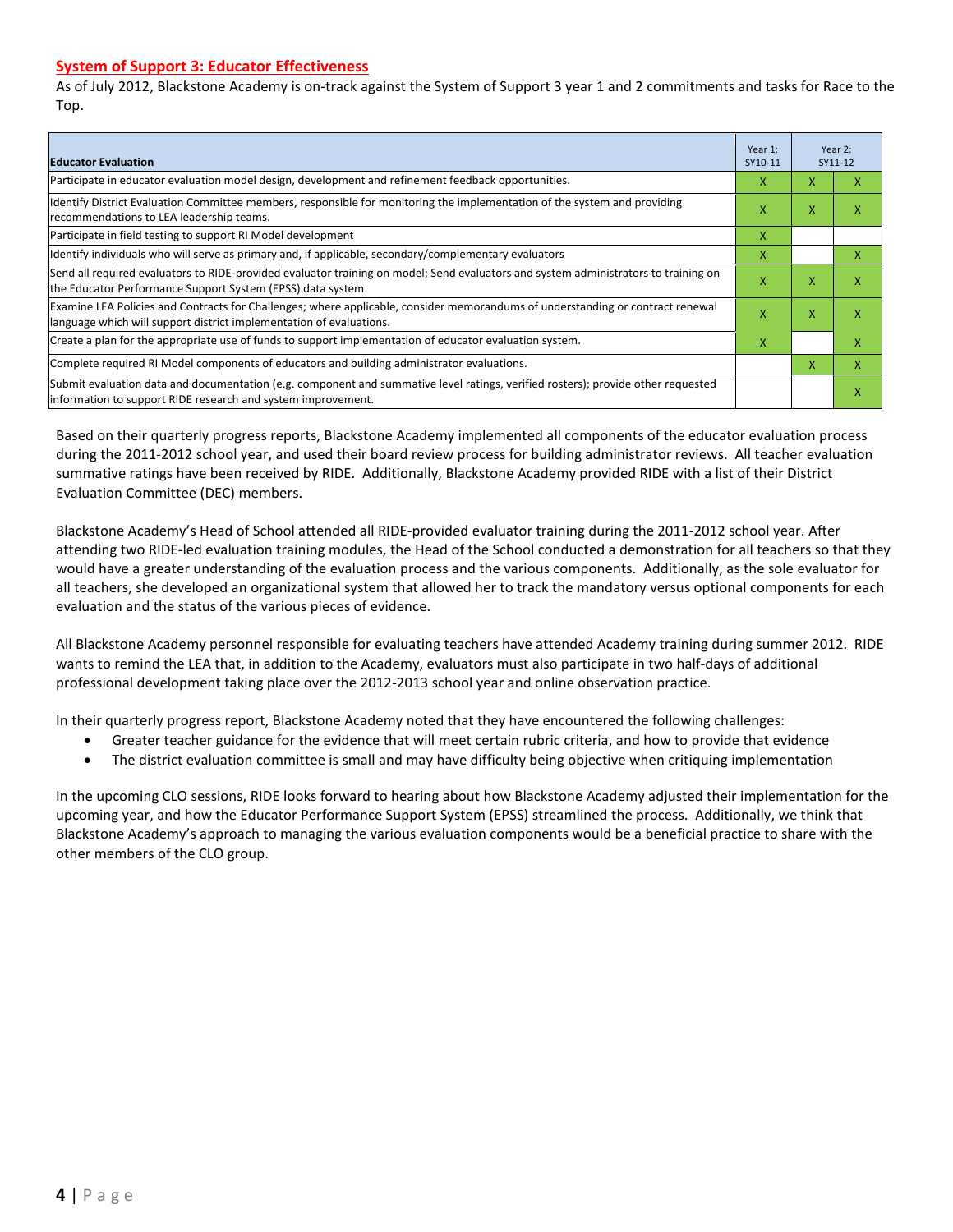#### **System of Support 4: Human Capital Development**

As of July 2012, Blackstone Academy is on-track against the System of Support 4 year 1 and 2 commitments and tasks for Race to the Top.

| <b>Recruitment (SchoolSpring)</b>                                                            | Year 1:<br>SY10-11 |                | Year 2:<br>SY11-12 |
|----------------------------------------------------------------------------------------------|--------------------|----------------|--------------------|
| Provide RIDE with feedback on the desired functionality of a state-wide recruitment platform | $\mathbf v$        |                |                    |
| Attend orientation sessions with selected vendor and train relevant personnel as needed      |                    | $\overline{ }$ |                    |
| [Post open positions using the state-wide Recruitment Platform (SchoolSpring)                |                    | $\mathbf{v}$   |                    |

| <b>Beginning Teacher Induction</b>                                                                                                                                            | Year 1:<br>SY10-11 |           | Year 2:<br>SY11-12 |
|-------------------------------------------------------------------------------------------------------------------------------------------------------------------------------|--------------------|-----------|--------------------|
| Provide RIDE with feedback around the proposed design of the Induction Coach program                                                                                          | x                  |           |                    |
| If applicable, recommend potential Induction Coaches to RIDE                                                                                                                  |                    |           |                    |
| Review and revise hiring policies, timelines and processes in order to support appropriate and timely projections for anticipated hires<br>requiring induction coach services |                    |           |                    |
| Provide RIDE with list of beginning teachers who will receive Induction Coach support in a timely manner in order to ensure that all<br>beginning teachers have coaching      |                    |           |                    |
| Participate in RIDE-provided information opportunities in order to learn about induction coach program                                                                        |                    | $\lambda$ |                    |

Blackstone Academy did not participate in the SchoolSpring recruitment platform project. In the quarterly progress update reports, Blackstone Academy noted that they did not have any new teachers during the 2011-2012 school year and, therefore, did not participate in the RIDE Beginning Teacher Induction program. RIDE looks forward to supporting Blackstone Academy should there be any beginning teachers during the 2012-2013 school year.